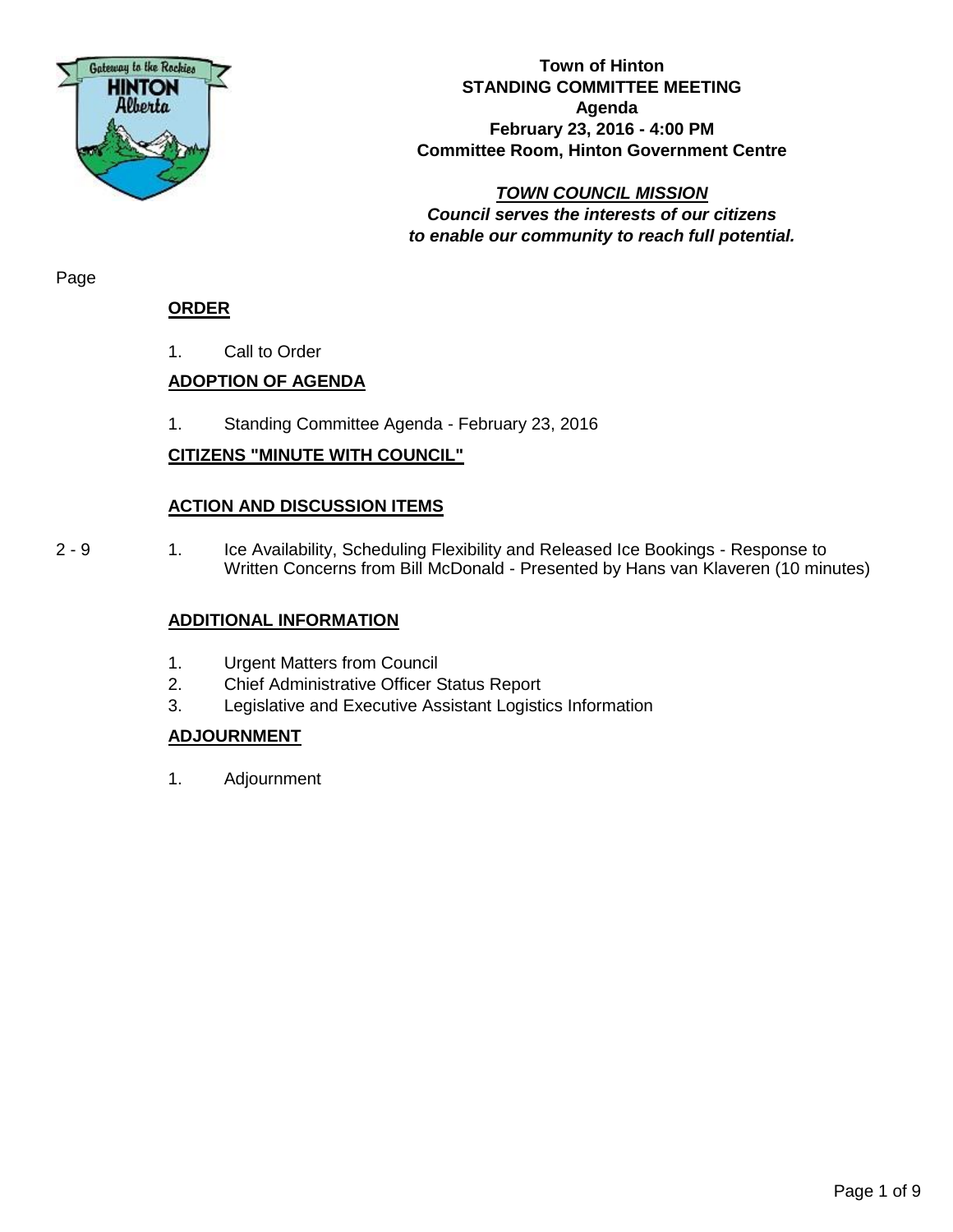# **MEMORANDUM**



**DATE: February 17, 2016 TO: Standing Committee Meeting of February 23, 2016 FROM: Hans van Klaveren - Parks, Recreation & Culture Manager SUBJECT: Ice Availability, Scheduling Flexibility and Released Ice Bookings – Response to Written Concerns from Bill McDonald**

At the February 9, 2016 Standing Committee Meeting, there was consensus from Council on the following direction:

> *Provide a report to Council based on the written concerns outlined by Bill McDonald* (Attachment 1) *with respect to the use of available ice time, flexibility of scheduling, making available released ice time at the Standing committee meeting February 23, 2016.*

The Town of Hinton has a relationship with the major ice user groups in which they collaborate to effectively plan and realize sport activities for their members, in conjunction with the other ice user groups (i.e. adult recreation groups), the general public and (potential) other renters.

The major ice user groups include the Hinton Ringette Association (Ringette) and the Hinton Minor Hockey Association (HMHA); they are the two associations that organize competitive youth league games under the flag of their respective Alberta sport organizations. This requires specific arrangements to accommodate planning with the provincial schedulers, for instance in regards of timelines and flexibility. To achieve this we, as do other communities and facilities, block off times on the weekends throughout the season.

The regular process to plan both the pre-season (Summer - September) and regular ice season (October – April) is outlined in the 'Ice-User Package' and shared with all organizations that were in previous season(s) and will (likely) be in the upcoming season use of our facilities.

This ice user package contains for example:

- $\checkmark$  Ice allocation information and guidelines
- $\checkmark$  Reference information regarding previous season core ice allocations
- $\checkmark$  Town of Hinton Council approved Policy # 032 : Cancellation Fee Policy for Arena Facilities

Part of the planning process for each upcoming ice season is:

- Ice user meeting hosted by the Town mid-April (in 2015 this occurred on April 16 with representatives from Ringette, HMHA, Figure Skating, and Challenge in the Rockies in attendance), this includes a debrief of the previous season specific to service, staffing, ice quality, relationships etc. as well as any new requirements / standards from the provincial associations.
- Deadline for regular season ice requests occurs near the end of June (in 2015 this was June 24).
- Further planning and finalizing regular season facility use with input from users and their (league) ice conveners occurs until the final schedule is created.

Ice Availability, Scheduling Flexibility and Released Ice Bo... **Page 2 of 9** and 2 of 9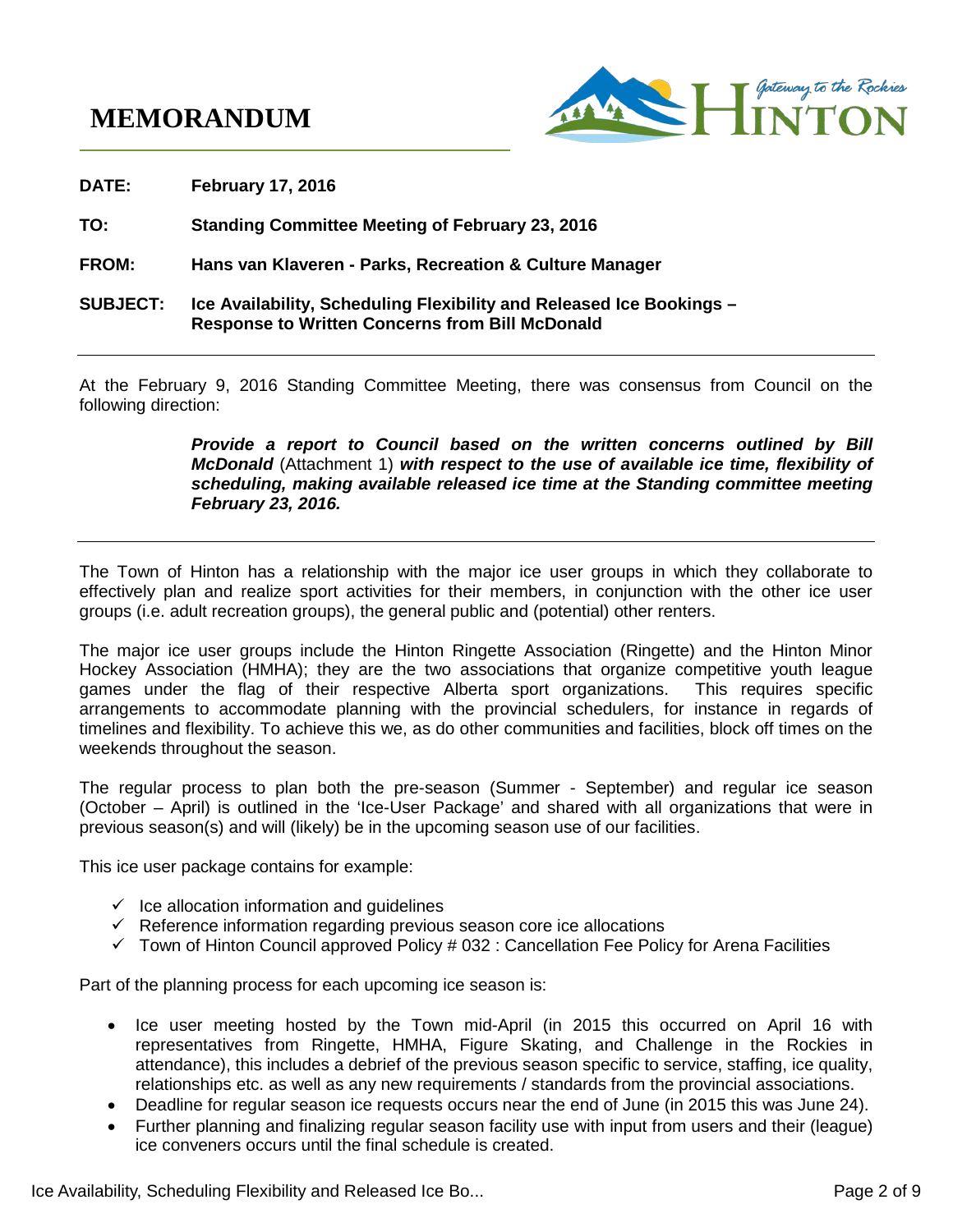For competitive game planning in the 2015/2016 regular season, the ice block booking required:

| Ringette | Fridays = $0$ hrs | Saturdays = $5 \text{ hrs}$ Sundays = $2 \text{ hrs}$ |  |
|----------|-------------------|-------------------------------------------------------|--|
| HMHA     | Fridays = $3$ hrs | Saturdays = 10 hrs Sundays = 10 hrs                   |  |

The association can release ice 5 working days ahead of time (Attachment 2). Last Minute Ice (LMI) is announced to the public on Tuesday or Wednesday prior to the weekend. This ice is offered as:

- 1. Private rental opportunities (discounted price)
- 2. Public program slots (i.e. Public Skate / Youth Hockey / Family Stick 'N Puck)
- 3. First come first served drop in time

These additional (plus standard) rental times on the weekends provide the opportunity for the general public to plan and book the ice for parties and other (private) functions. So far this season, 11 LMI bookings were accommodated (this excludes special tournaments which consume approximately 12 weekends in the season). In the case of holding a 2.5 hour slot available for flexibility (game rescheduling) the remaining accessible ice time for other users would be limited (Attachment 3):

In the past months, Administration has been working with Challenge in the Rockies to accommodate requests and offer options for ice usage (Attachment 4).

ActiveNet is the administrative booking and accounting system for the Recreation Centre:

- **The two ice conveners from Ringette and HMHA have viewing privilege to accommodate** efficient planning of the reserved ice blocks for their league games.
- All potential users of all the other options are most efficiently served with direct contact with our admin support
- Note: public 'viewing and reservation rights' are limited to pre-set program/blocks (similar to lesson enrollment)

There is a long standing relationship in which the ice conveners of the associations work closely with Town Administration. At the annual major ice user meetings there is evaluation and feedback exchange taking place, and the Town is able to adjust the guidelines and models used according to trends and input. This ensures the community interest is served most efficiently and effectively.

Administration has communicated that the current usage of both ice surfaces is being monitored and evaluated to support future adjustments to the guidelines as mentioned above or to pursue potential changes in Town of Hinton policies to this matter.

Attachments:

- 1. Letter of Concerns from Bill McDonald to Town
- 2. Cancellation Fee Policy for Arena Facilities #032
- 3. Spreadsheet for Examples of Used-Open Ice
- 4. Overview Ice Times Offered to Challenge in the Rockies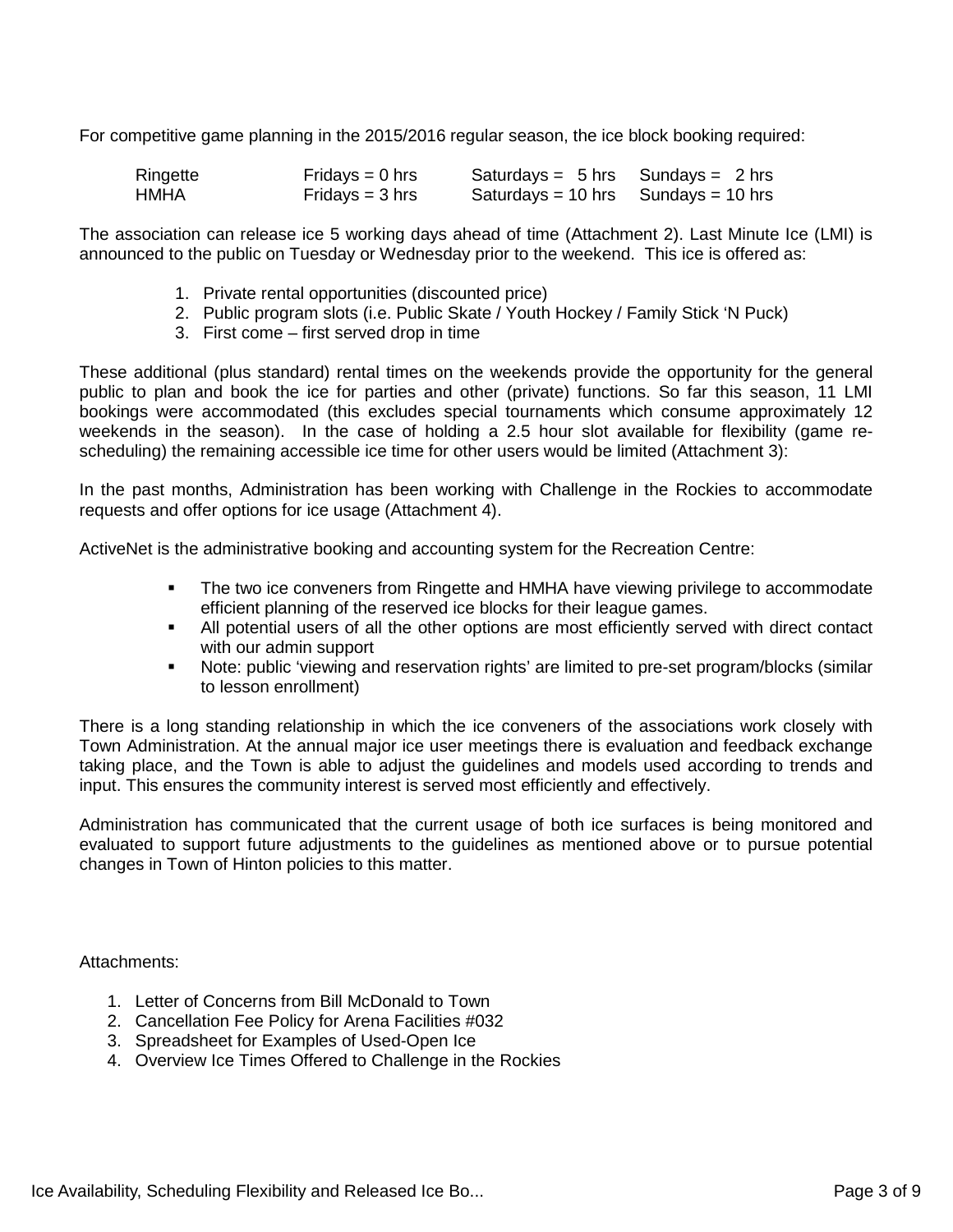#### Town Council, Admin

In regards to my concerns regarding ice availability during standing Tuesday February 9, 2016.

My concern is the amount of unused ice every week that is being released back last minute to the general public and other user groups. The time frame in which it is then offered is Wednesday afternoon for that upcoming weekend at a discounted rate.

- Some weekends there is as much as 8 hours of open ice daily
- Is there a contract between the town and the main user group/s allowing them to hold the unused ice until the Monday of that said week?
- Are these groups then charged a fee once released back to the Town?
- When and why was this system implemented?
- Why do not all user's groups have access to the Active Net system? This would make the booking system easier with quicker access.

My frustration with this process is not being able to book events like skate clinics, goalie camps and power skating. We cannot promote and secure instructors, volunteers and participants within 3 days' notice.

This can also be said for our community wanting to book the facility for personal use such as birthday parties and gatherings.

I understand the user groups require some ice held for last minute changes to their programs and would like to see a 2.5-hour slot held for such circumstances. At the end of the day there is only 2.5 hours of ice released not up to 8 hours per day.

Opening up this ice would bring more income into the Recreation Centre and would also allow all user groups to build their programs, along with out of town teams including possible AAA, Junior, exhibition to not only utilize our facility but help our hospitality industry.

Over the last several months I have had meetings and discussions with Recreation Staff, Council members, Town Administration, the Mayor and other user groups.

Our community has some amazing facilities; we need a solution now that benefit's all.

Thank you, Bill McDonald President Challenge in the Rockies Society [Hintonice@shaw.ca](mailto:Hintonice@shaw.ca) 780-223-4166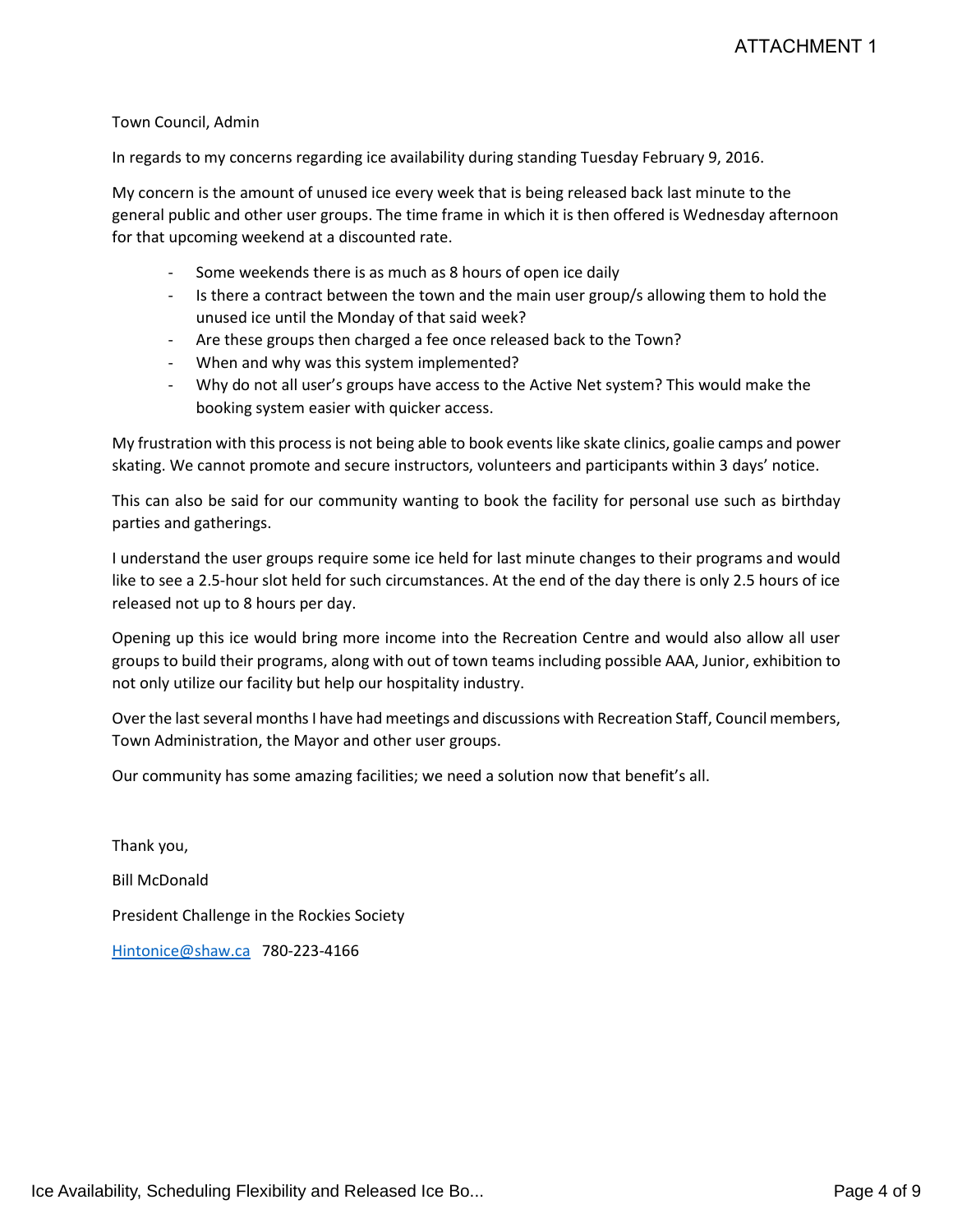

# TOWN OF HINTON Cancellation Fee Policy For Arena Facilities Policy No. 032

Created By: Infrastructure Services Revised By: Town Council Revised On:

Approved By: Town Council Approved On: 2001 09 21

# **POLICY STATEMENT**

The Town of Hinton Parks and Recreation Department encourages the optimum involvement of the community in recreation and ensures the maximum utilization of Town owned recreation facilities. Attention to customer service, department efficiency and overall tax dollar subsidy is essential in maintaining this commitment.

# **METHODS AND PROCEDURES**

# **REGULAR ARENA USER-GROUPS AND INDIVIDUALS:**

- When notice of cancellations or changes is given with less than 5 full days (120 hours) remaining before the booking, groups or individuals shall be charged 100% of the booking.
- The department may waive the 5 day cancellation fee due to unforeseen circumstances (i.e. teams bumped out of their playoffs, poor travelling conditions for visiting teams); this consideration will particularly apply during playoff season.

NOTE - If the group, individual or department re-sells all/part of the cancelled/changed booking, the original group or individual will not be charged for the re-sold portion of the booking.

# **CASUAL BOOKINGS (made with less than 5 days remaining before the booking):**

Youth and casual recreation groups are the primary patrons of casual bookings; therefore consideration is given for the time required to gather players. The following opportunity is also available to regular arena user-groups booking the facility outside the regular season schedule.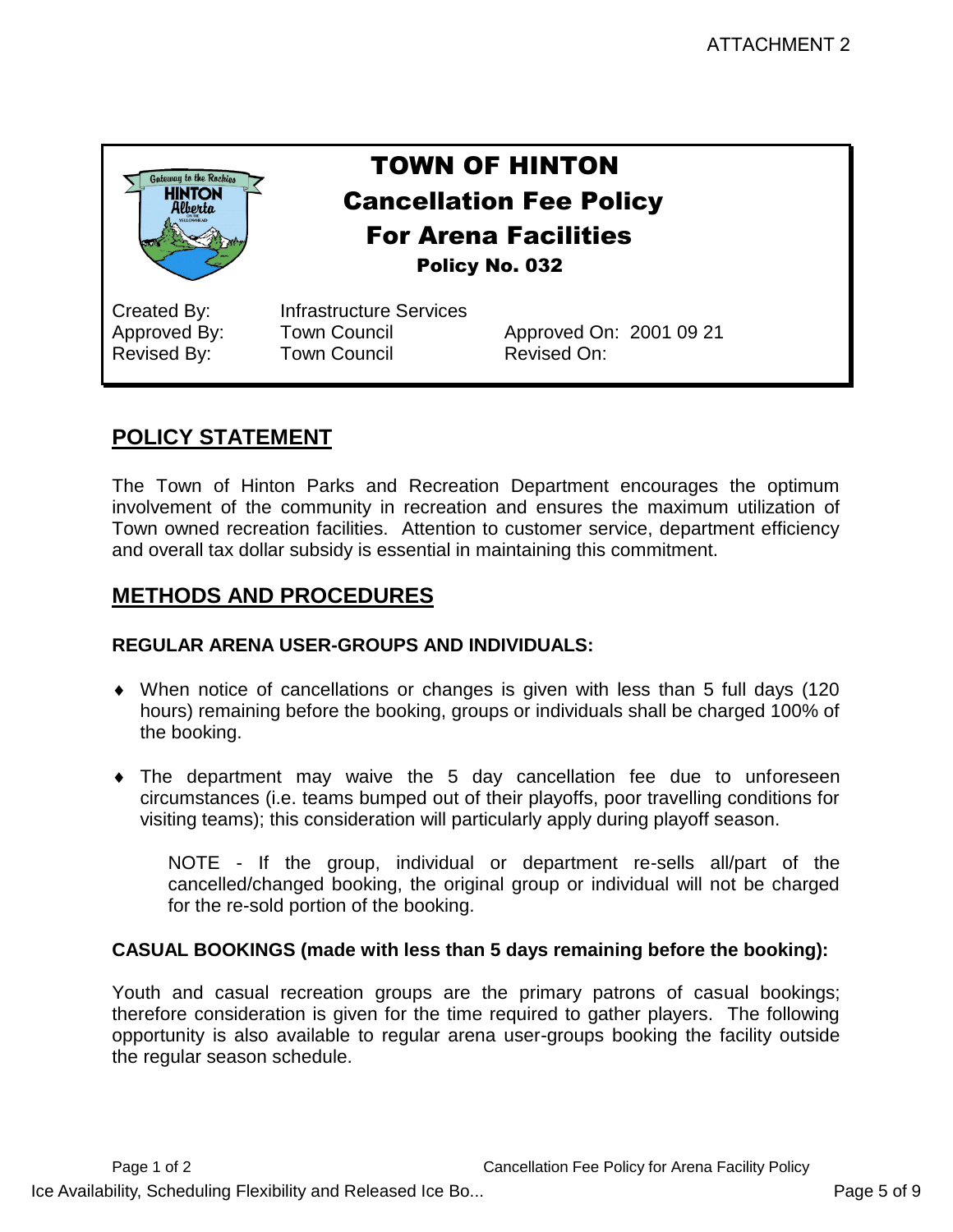- The department shall reserve a booking for a group or individual for up to one hour before offering the booking to another group or individual.
- Upon confirmation (up to one hour), the group or \*individual shall formally book the arena by:
	- a) paying the full amount if booking in person or;
	- b) using a VISA number (plus expiry date), ensuring name and full mailing address is given if booking over the phone or;
	- c) identifying themselves as the Ice Convenor for a regular arena-user group and the Department will add the booking to the regular monthly billing.

\* Direct adult supervision is required if participants are not the age of majority.

## **TOURNAMENTS AND SPECIAL EVENTS:**

 When notice of cancellations or changes is given with less than \*\*15 days (two full weekends) remaining before the booking, groups or individuals shall be charged 50% of the booking.

NOTE - If the group, individual or department re-sells all/part of the cancelled/changed booking, the original group or individual will not be charged for the re-sold portion of the booking.

\*\* If less than 5 days notice is given, the following shall apply:

 When notice of cancellations or changes is given with less than 5 full days (120 hours) remaining before the booking, groups or individuals shall be charged 100% of the booking.

NOTE - If the group, individual or department re-sells all/part of the cancelled/changed booking, the original group or individual will not be charged for the re-sold portion of the booking.

 When notice of cancellations or changes is given following confirmation, the group or individual shall be charged 100% of the booking.

NOTE - If the group, individual or department re-sells all/part of the cancelled/changed booking, the original group or individual will not be charged for the re-sold portion of the booking.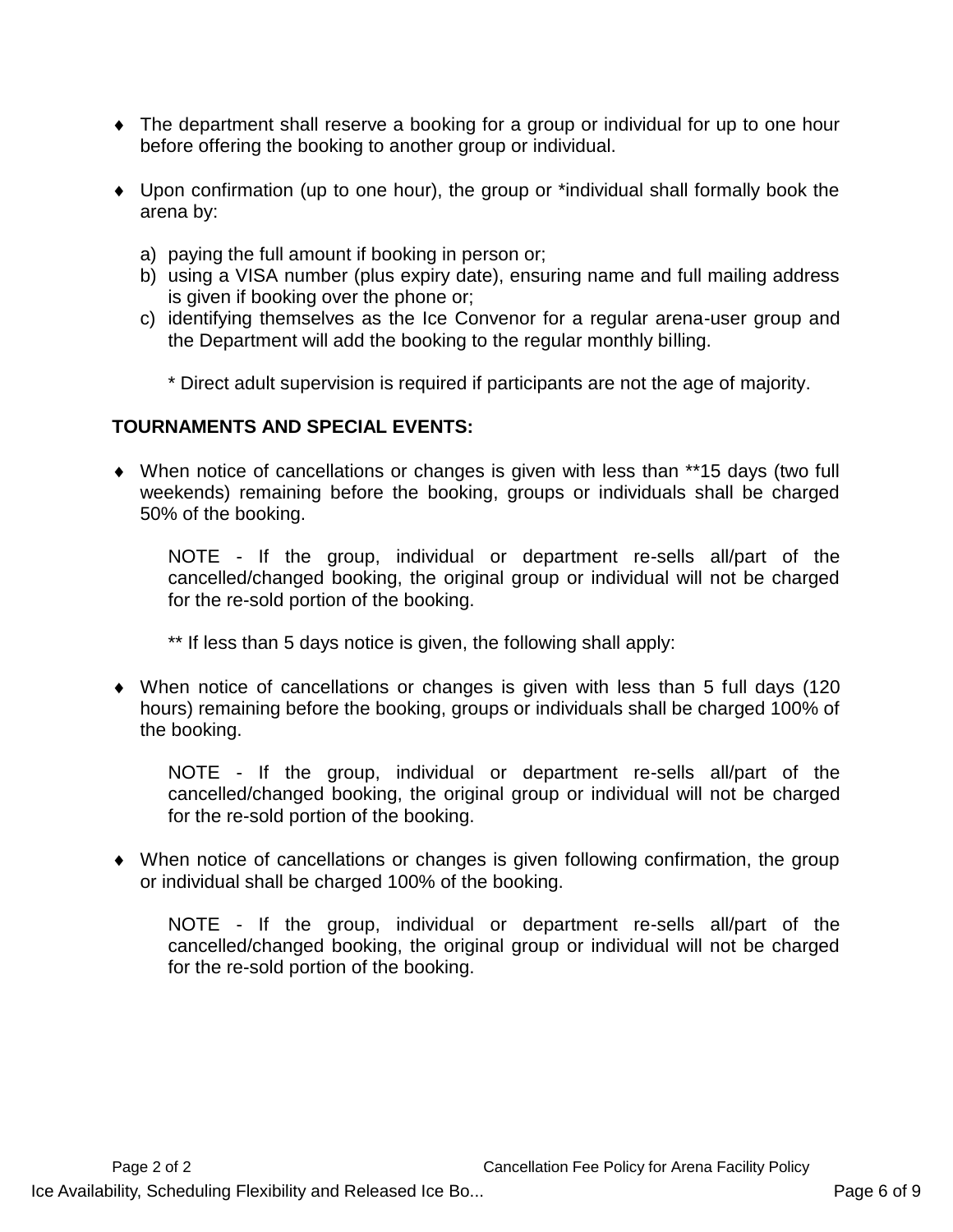# **Ice used examples from season 2015/2016**







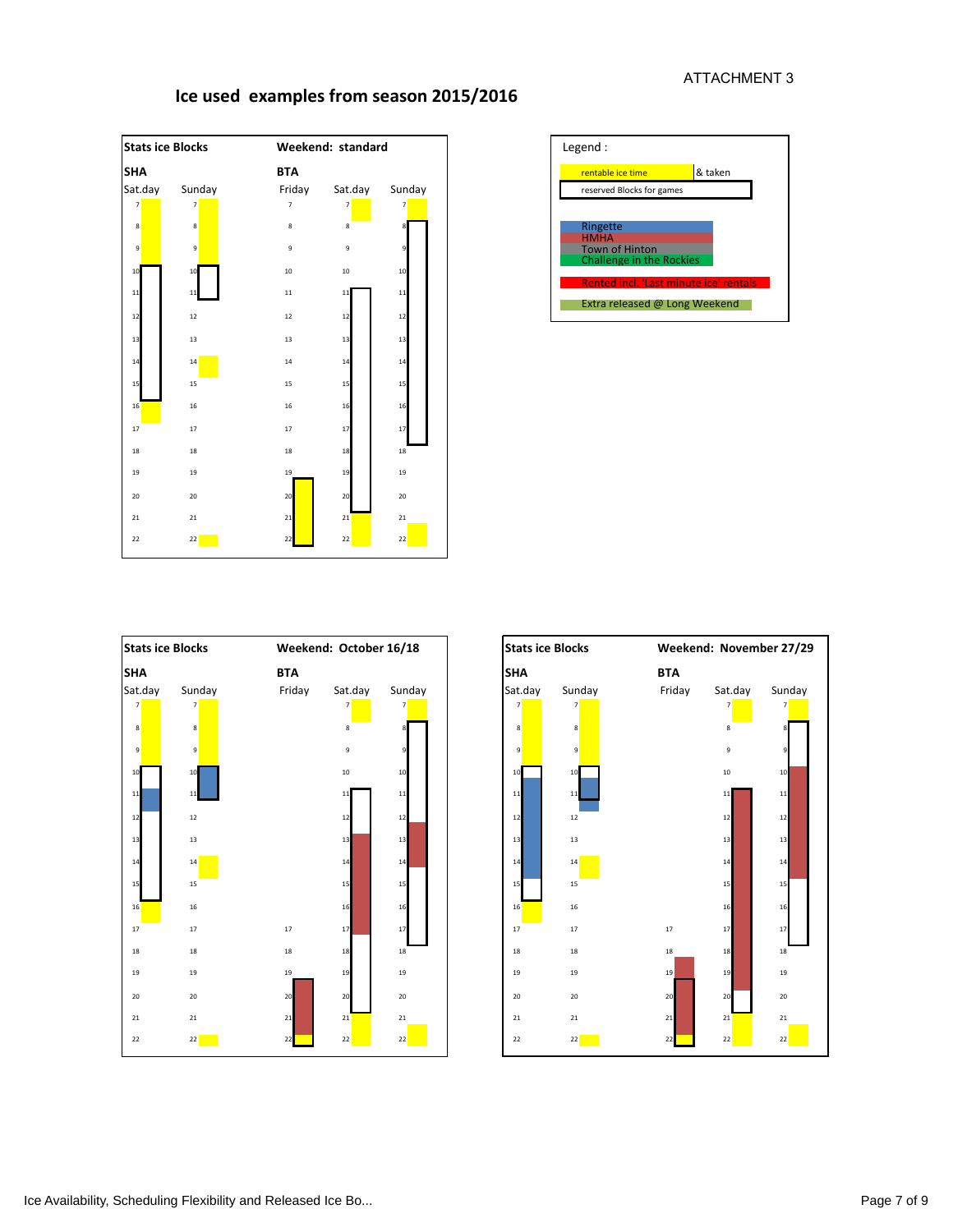







# **Ice used examples from season 2015/2016**